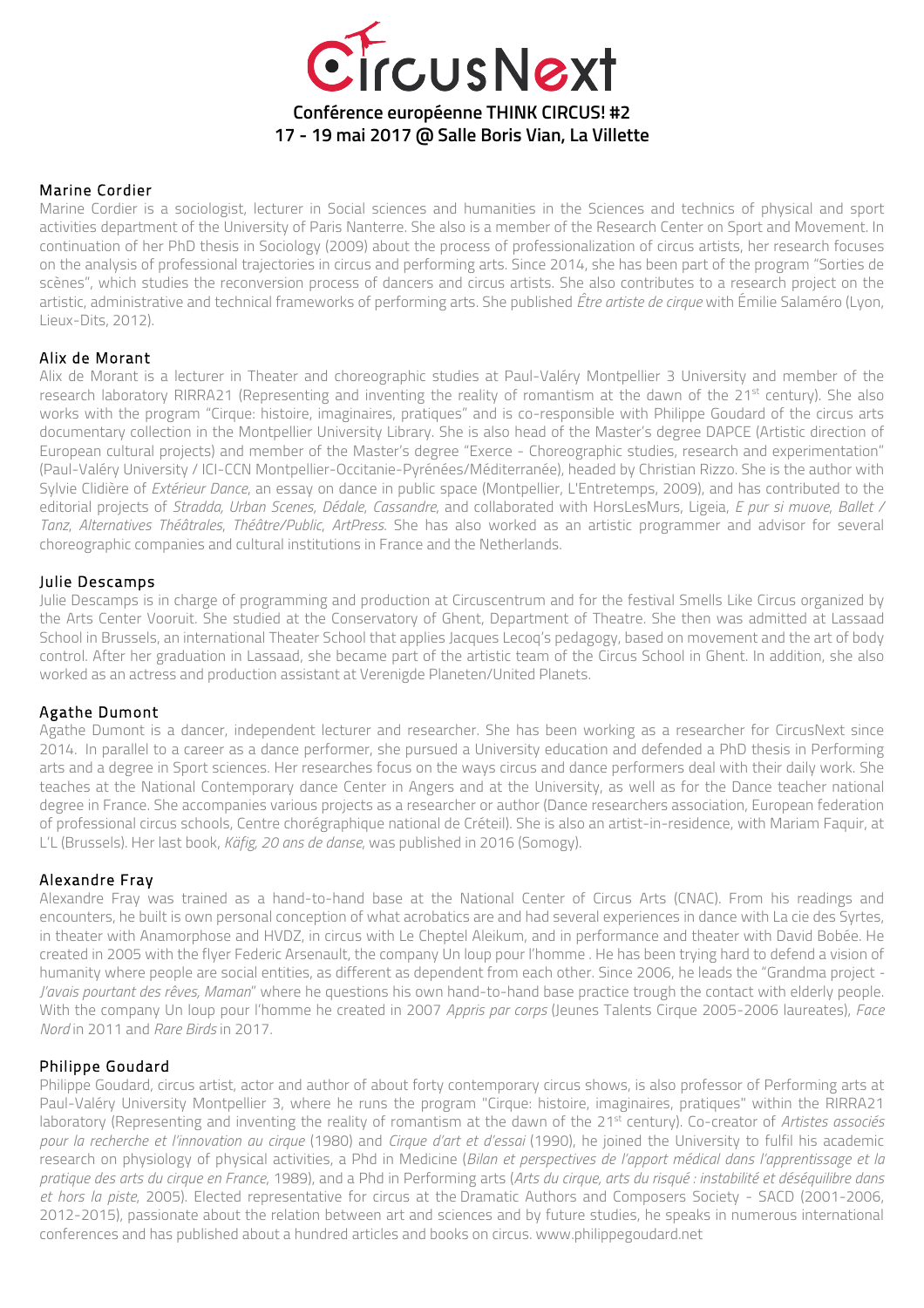

# Magali Sizorn

Magali Sizorn is a University lecturer and researcher at the University of Rouen where she teaches in the Department of Sciences and technics of physical and sport activities. She is also co-responsible of the Master's degree "Development of cultural audiences" at the Department of Letters and Human Sciences. She carries out researches on the transformation of artistic activities and cultural practices that are usually called "popular" (mainly circus, street art, fairs). She released a book untitled *Trapézistes. Ethnosociologie d'un cirque en movement* (Rennes PUR) in 2013 and she recently took part in "Anthologies des arts du cirque" (CNAC/BNF): cirque-cnac.bnf.fr

# Veronika Štefanová

Veronika Štefanová is a member of Cirqueon team (Praha, Czech Republic), and is head of the documentation and research centre. Researcher and PhD in Theater studies at the University of Praha, she is specialised in new circus and leads alongside several activities as a journalist, critic and translator.

# Pierre Staigre

Pierre Staigre is the technical director of Jeunes Talents Cirque Europe and accompanies laureates and shortlisted artists in all the different steps of the scheme. He is also the technical director of the circus festival "Pisteurs d'étoiles" in Obernai since 2014 and works in parallel with different circus organizations and companies.

# Franziska Trapp

Franziska Trapp, PhD student in Cultural poetics at the University of Münster (Germany) and the University of Montpellier (France), is working on the narrativity of circus. She is at the forefront of circus studies in Germany and organizes international conferences on circus arts, such as *Semiotics of the Circus* (2015) and *UpSideDown - Circus and Space* (2017). During the last years, Franziska Trapp has worked for various circus productions, such as the Festival Mondial du Cirque de Demain in France and Cirque Bouffon in Germany. zirkuswissenschaft.de

### Charles Vairet

Charles Vairet is the artistic director of ATLAST, living creation label that he created in 2015. After carrying out the cinematographic programming of a Palestinian contemporary creation festival in Dijon (2003), he created in 2004 a festival of pluridisciplinary encounters between comic books, music, theatre or contemporary arts. He has been working in the contemporary circus field for nearly 12 years, in production, diffusion, development of companies and projects, which allowed him to travel all around the world. He collaborates with CircusNext as mentor for some of the laureates and has developed his own activity of support to project structuration. Since 2015, he has worked as temporary lecturer at Denis Diderot University professional institute (IUP) at the University of Bourgogne where he runs the module "Accompaniment of artists and companies, production, diffusion and artistic projects management" for Master's degree students in "Management for cultural operators & Intercultural and international projects engineering".

### Alexander Vanthournout

Alexander Vantournhout studied contemporary dance at PARTS, Anne Teresa de Keersmaeker's school, and single cyr wheel and acrobatics at ESAC (Ecole Supérieure des Arts du Cirque, Brussels). Alexander has created a couple of solos including *Caprices* (2014), a choreographic solo to the music of Sciarrino, *ANECKXANDER* (created in 2015, 203-2014 CircusNext laureate) and *Raphael* (2017) both co-created with Bauke Lievens. He teaches regularly at Danscentrum Jette, ESAC and ACAPA (Academy for Circus and Performance Art, Tilburg, NL). From 2017 to 2021, Alexander will be long-term residence artist at Vooruit, Gent (BE).

### Géraldine Werner

Géraldine Werner is the co-founder and co-director of AY-ROOP, an organization dedicated to circus arts with two directions: artists support and a territory cultural project. AY-ROOP benefits from a venue in Rennes, Théâtre du Vieux Saint-Etienne, where they implemented a permanent lab for circus arts. In 2016, the Regional Direction of Cultural Affairs of Brittany (DRAC Bretagne) designated AY-ROOP as *Scène de territoire pour les arts de la piste"*. Géraldine Werner was the coordinator of Jeunes Talents Cirque from 2002 to 2006, and worked with several CircusNext laureates. She is now part of JTCE's board.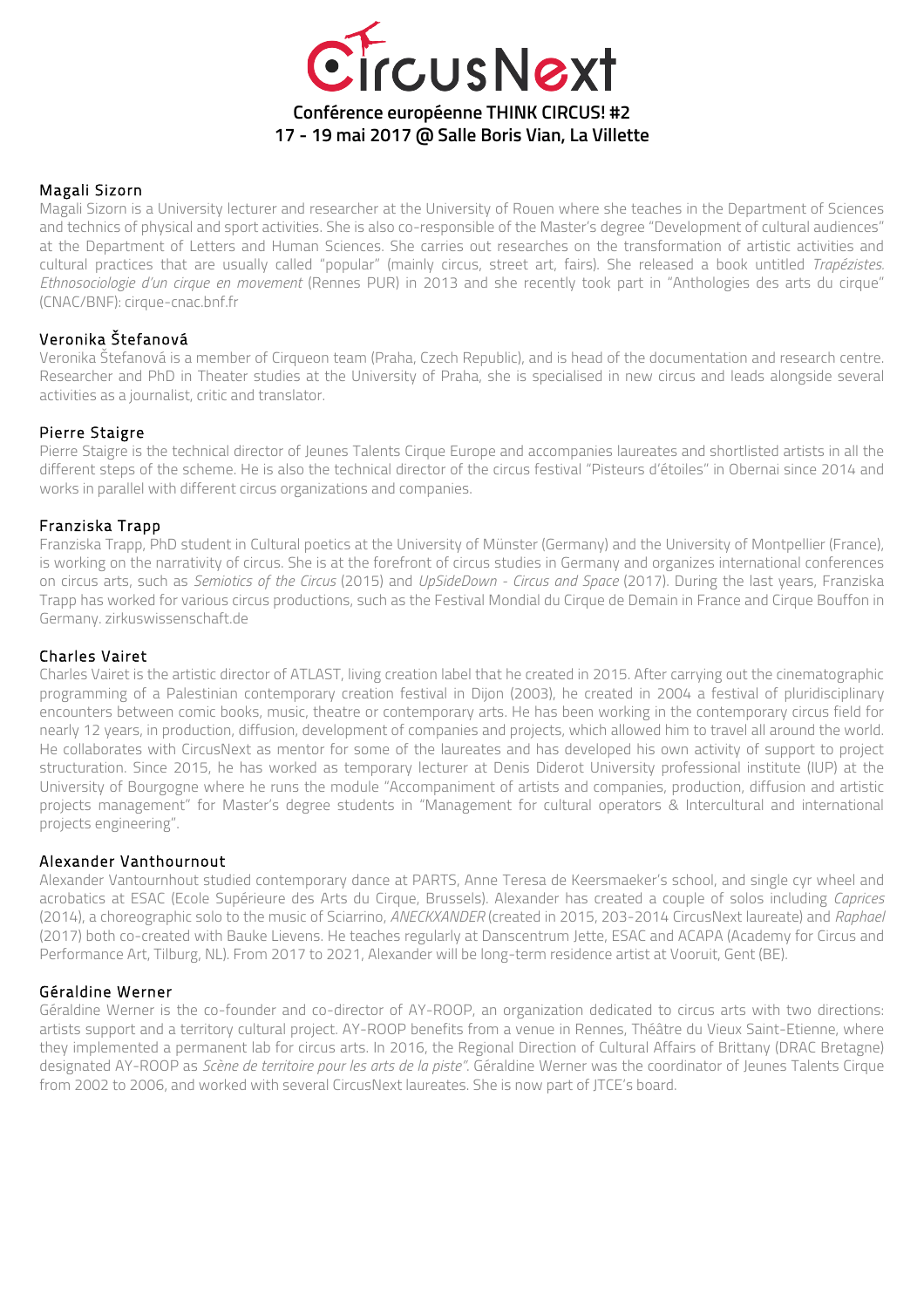

### Marie Le Sourd

Marie Le Sourd holds a diploma of Political sciences from the University of Grenoble (including one year at the University of Leipzig, Germany) as well as a Master's degree in Law on International cultural cooperation and relations from the University of Lyon. From 1999 to 2006 she was in charge of the Cultural exchange Department of the Asia-Europe Foundation based in Singapore (ASEF), particularly in the fields of young artists' exchanges, development of cultural policies and networks. In September 2006, she joined the French Ministry of Foreign Affairs, working as the director of the French Cultural Centre in Yogyakarta (Indonesia). Since January 2012, Marie Le Sourd is the Secretary General of On the Move, ensuring the daily management of the organisation and the implementation of its strategic plan.

#### Valentine Losseau

Valentine Losseau is an anthropologist at the Higher Studies for Social Sciences (EHESS), a magician and a dramaturge. With Raphaël Navarro and Clément Debailleul (Jeunes Talents Cirque 2001-2002 laureates), she initiated the artistic movement of New Magic. She carries out different researches on the practices of magic in the world and more specifically on Mayas societies and street magicians in India. Since 2009, she is associated with the Center for Mexican and Central America Studies in Mexico. Member of the 14:20 company, she uses her researches in anthropology to contribute to the writing and the dramaturgy of different shows and installations: *Vibrations, Wade in the Water…* She also took part in the shows of the companies Monstre(S)/Etienne Saglio (*Les Limbes*) and l'Absente/Yann Frisch (*Le Syndrome de Cassandre*). Since January 2017, she is an associated-artist at Théâtre du Rond-Point in Paris. She wrote several scientific articles as well as a book with Michel Butor, *Les Chants de la Gravitation* (L'Entretemps).

#### Roman Müller

Roman Müller has been living with, in, and for circus for more than 20 years. In his artistic works, he explores the relationship manobject-machine and gives life to dry theories by creating images that are exciting, surprising, and full of humour. The starting point of his stage research is the diabolo. With this instrument, Roman Müllze and his company Tr'espace set new standards and built an international reputation in traditional but also contemporary circus fields. Roman graduated from Scuola Teatro Dimitri (CH) in 1999. He worked in diverse circus productions and founded his own company in 2002. He teaches in ESAC (École Supérieure des Arts du Cirque) in Brussels and more and more often is he asked by young artists to give an "outside eye" on their ideas and creations. Roman Müller himself was a Jeunes Talents Cirque laureate in 2004 and CircusNext jury member in 2015-2016.

#### Satchie Noro

Satchie Noro is a dance and circus artist. In 2002, she created the company Furinkaï, a place for research, encounter, choreographic creations, performances, interdisciplinary installations (dance, circus, music, construction, photography…). Satchie Noro's work mixes genres, interrogates the media, the place of the body and its engagement.

#### Thomas Riffaud

Thomas Riffaud is a PhD candidate at the University of the Littoral Côte d'Opale in the laboratory Territories, Cities, Environments and Societies and a teaching and research assistant at the University of Montpellier. His research focuses on sports and artistic activities taking place in urban public spaces. He questions the impact of these forms of appropriation on the contemporary city. He will present his thesis entitled "Working the public space: The artisans of street sports, in situ dance and street art in Montpellier" in June 2017.

### Émilie Salaméro

Émilie Salaméro is a lecturer in Sciences and technics of physical and sport activities department of the University of Poitiers and a member of CeReGe (Centre for research in management). She works on professional dynamics and individual careers in the fields of arts and body expertise. Most of her work focuses on circus artists and dancers. She also teaches in the Performing arts department and in the professional degree "Development of projects in dance and circus" at Jean Jaurès University in Toulouse.

### Stéphane Segreto-Aguilar

After a Bachelor's degree in Foreign languages, Stéphane Segreto-Aguilar obtained a Master's degree in Politics and Cultural Management in Europe between Paris (Institute of European Studies) and Montreal (Concordia University). He contributed successively to the Italian cultural influence in France (Institut Culturel Italien de Marseille) and to the French cultural influence abroad (French Embassy in Cuba and Institut Français d'Espagne in Valencia). He participated in the management of a European cooperation project dedicated to contemporary art with Apollonia (Strasbourg) and ArtOS Foundation (Nicosia). He then coordinated international relations at iDANS, an international festival of contemporary dance and performance (Istanbul). Back in France, he administered a musical ensemble in residence in Yonne, La Fenice. Since 2016, he is responsible for international relations at ARTCENA, the National Centre for Circus Arts, Street and Theatre, and coordinates the European network Circostrada.